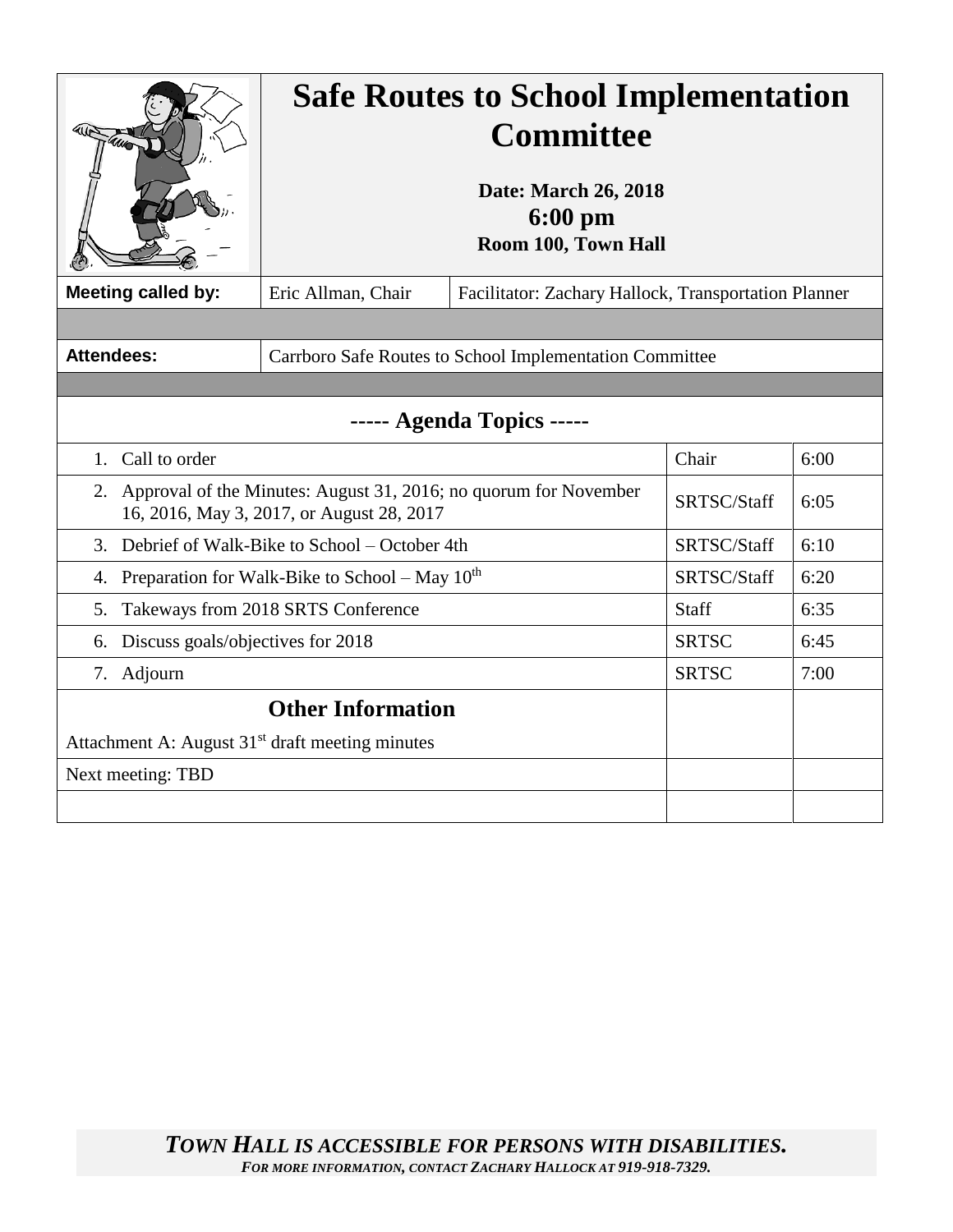# **Safe Routes to School Implementation Committee MINUTES August 31st , 2016**

#### **BOARD MEMBERS PRESENT**

Eric Allman, Chair Jonah Perrin, Vice Chair Tiffany Cheshire Kurt Stolka Nathan Barta

#### **BOARD LIAISON**

Damon Seils, Board of Aldermen

# **BOARD MEMBERS ABSENT/EXCUSED**

Joal Broun, CHCS School Board Curtis Kinnaman Suzanna Dupee Amy Rickard Jillian LaSerna Jonathan Norris Chuck Edwards

# **1. Call to Order**

Eric called the meeting to order at 5:14pm.

#### **2. Introductions**

The group had introduced themselves in the time before starting the meeting.

#### **3. Approval of Minutes: April 11, 2016**

Tiffany arrived at 5:30pm so the group had a quorum. At 5:50pm Kurt moved to approve the minutes from April 11<sup>th</sup> and Jonah seconded. All in favor.

#### **4. SRTS Action Plan Review**

The group decided to start the review of the SRTS Action Plan at this point. Bergen Watterson explained the work that she and Tina Moon had done evaluate the status of the recommendations put forth in the plan. She told the group that the spreadsheet focused primarily on infrastructure improvements surrounding McDougle and Carrboro Elementary, but that the Plan included recommendations for schools to start and/or improve their SRTS programs. Eric encouraged the rest of the group to review the plan and to identify low-hanging fruit and see if there is anything that is missing.

The group discussed the Hillsborough Road/School Entrance intersection. Eric asked which improvement at this location would be a bigger 'bang-for-your-buck'. Nathan said that the crossing guard does a good job of directing students and vehicles and that the in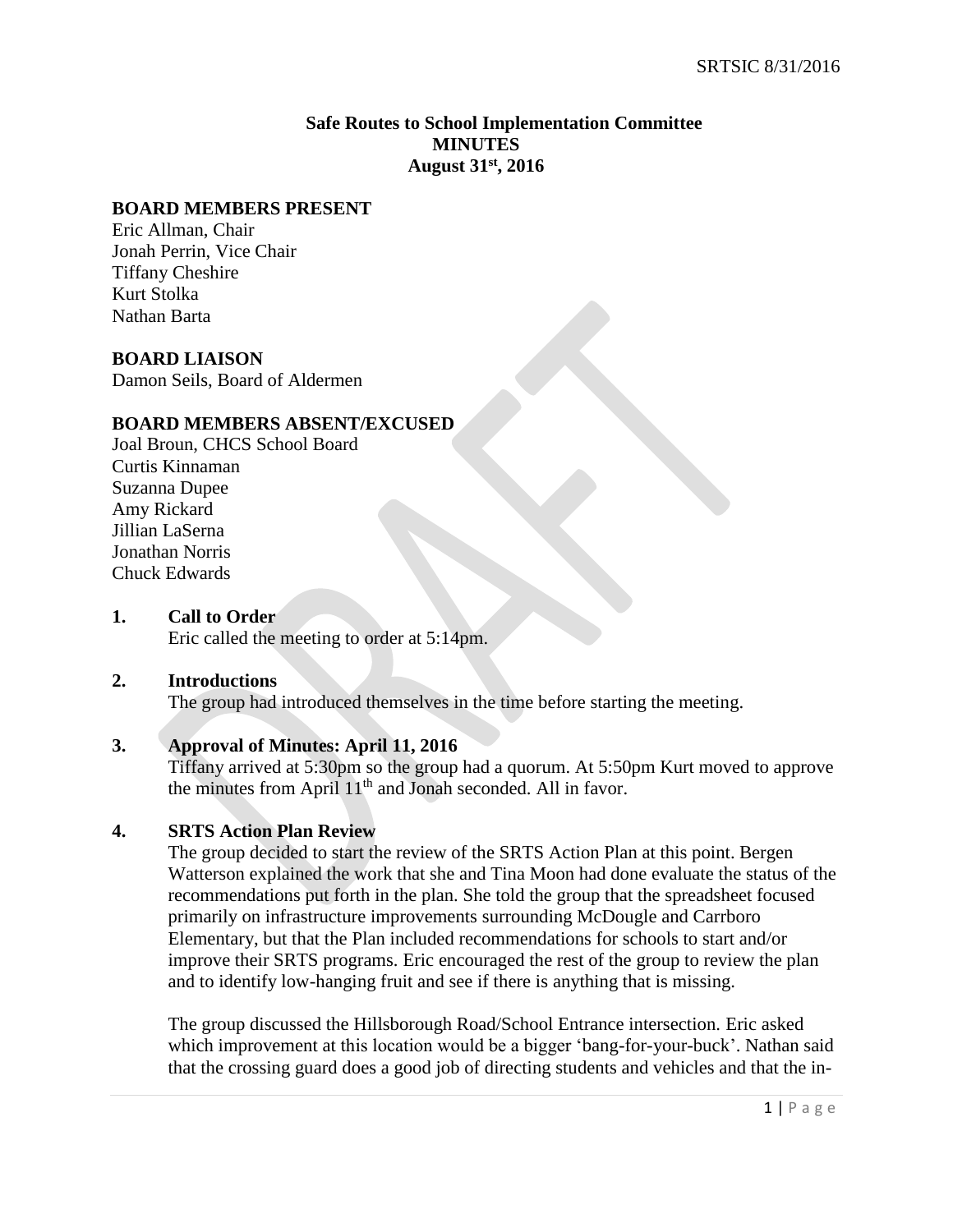road median may not be necessary. He told the group that it's only teachers and busses that enter the school at that entrance, and they are trained to drive around students. Bergen said that the curb extension could potentially be done with bollards to economically test the effectiveness before installing a concrete version of it—like on Oak Ave. and James St. Nathan suggested putting in an in-road pedestrian sign because the crosswalk is not visible to approaching cars. He also suggested extending the school zone and putting in a flashing sign to alert motorists.

Eric noted that a fault of the Plan is that it does not include Morris Grove Elementary. It was also done in 2012 so some of the data might be out of date and some intersections/ corridors look different.

The group discussed improvements on the Hillsborough Road corridor. Bergen noted that the main recommendation throughout the whole report is to install a sidewalk on the west side of Hillsborough Road. The group acknowledged that this is not a low-hanging fruit and will likely not get done any time soon. Bergen noted that the recommendation to paint crosswalks across all roads that intersect with Hillsborough would be fairly easy to complete. Kurt said that the walk zone for McDougle ends at Robert Hunt. Kurt also said that he had trouble reporting debris in the bike lane—he had to create an account to use the request tracker and then no one responded. Eric said that this problem happens every year with the grass then the leaves in the bike lanes. Bergen said that she would check with Public Works to see what the best way to handle keeping the bike lanes clear is, particularly as we head into fall.

The recommendations for bike parking on McDougle campus have not been done. Tiffany reported that the bike racks have been full on campus so far this year, though she thinks that it may be the recent middle schoolers who are accustomed to parking at the elementary school. She said that the Carrboro Bike Coalition gave them a new bike rack. Kurt said that UNC has some wave racks that they are trying to get rid of, but Eric discouraged Tiffany from accepting them because they need to be installed. He said that he may have some comb racks that he can help her get because they are easier to use for students and do not have to be installed. He suggested trying to have boy scouts build a cover for the bike racks.

The group started looking at the James/Quail Roost/Hillsborough intersection and decided that it is in pretty good shape. A lot of work has been done to make that intersection safer and more pedestrian friendly. Bergen said that the recommended Horne Hollow Bike Path is important to discuss at this point because there is a developer looking at putting a subdivision on the parcel that contains the current gravel path. Bergen said that she has made some recommendations to the developer to at least make a connection from the gravel to the paved portion, and she will continue to press as the application comes through the pipeline Damon noted that there are two options: the developer could construct the greenway, or the Town could request an easement and construct the greenway in the future. Bergen said that another option could be to ask the developer to connect the greenway to the subdivision street network, which would be less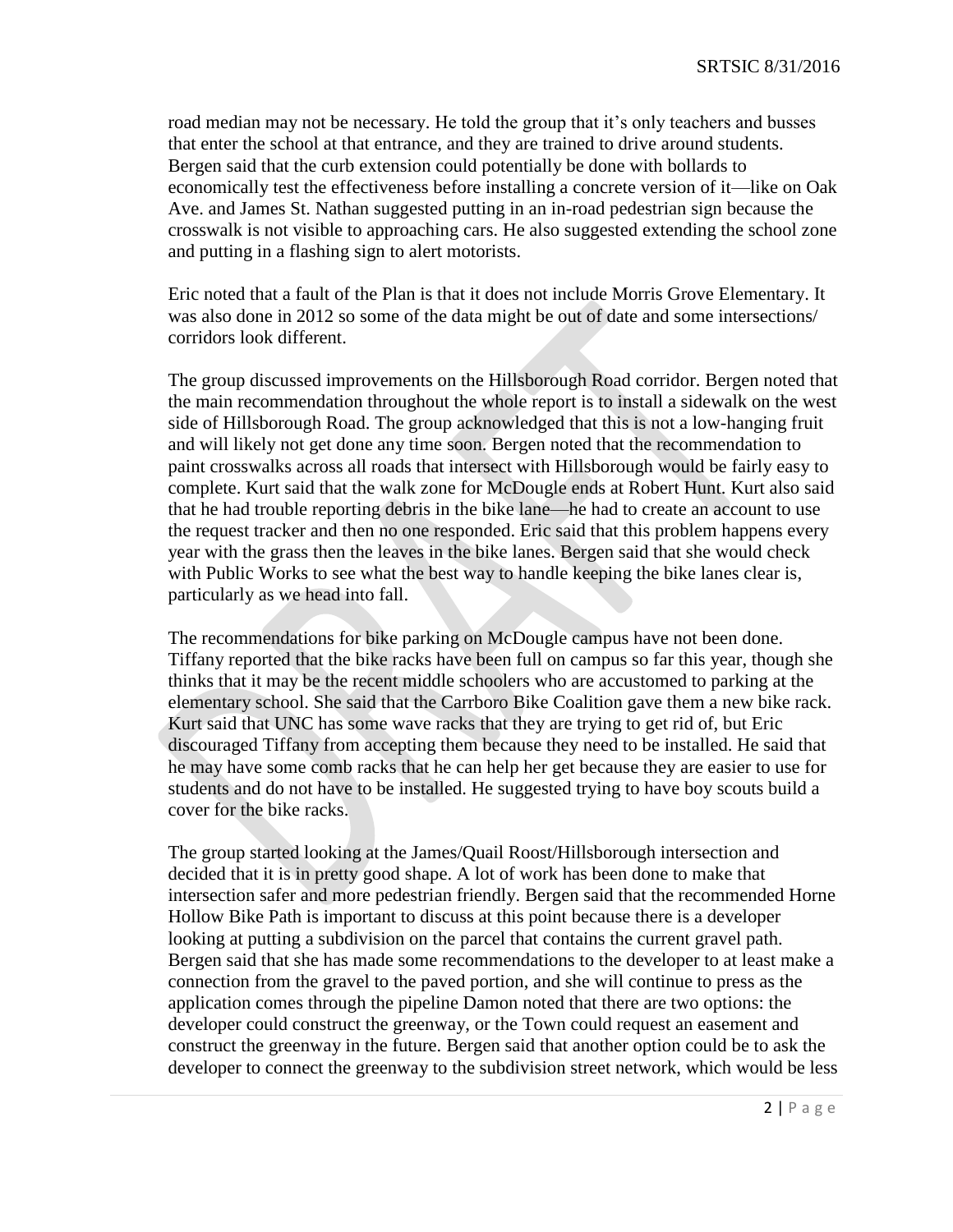expensive for them and have the same desired effect. Damon asked what would be an effective way for the SRTS Committee to communicate their interest in this greenway project, and the group said that between Bergen, Tina, Damon and Kurt, the interest would be conveyed to the developer.

The group decided to stop going through the plan and switch to Walk to School Day.

## **5. Walk to School Day: October 5th, 2016**

Eric noted that they brainstormed ideas for making the event better at the last meeting. It was helpful because it was right after the Bike to School Day event. Town staff said that the Proclamation for Walk to School Day will be read at the Aldermen meeting on 9/27 and they will remind the group that it is happening. Eric reminded the group that they also talked about the SRTS surveys at the last meeting and that he would coordinate with Jennifer Delcourt to get them into the schools. Eric said that he would remind the principals to officially sign up their schools for the event on the SRTS website. Jonah said that he would make flyers to hand out at Carrboro High School, though he was not sure how effective it would be. Nathan said that he would need to request permission to distribute flyers, but that he would. Eric encouraged the two high school students to find someone in administration or in the wellness committees to help them with the distribution/funding/communication aspects of SRTS at their schools. Town staff will purchase some new banners to put up in the Town locations, and probably some yard signs to distribute to each school.

Jonah alerted the group to an off-road path that he takes to ride his bike to school. It connects Woodcrest Road to Rossburn Way and has recently been made mostly impassable. It now has rocks, a ditch, and poison ivy. Town staff will look into the development permit to see how the path was classified and if there is anything that can be done about it, though it is likely under the purview of the HOA.

The group discussed promoting the event via PeachJar, and decided that it might be better to include it in newsletters or in ConnectEd, which is more like an email that goes out to parents rather than a scanned flyer. Tiffany said that PeachJar is not the best mechanism and that many parents do not read the information that comes through it. Nathan said that he would try to promote the event through the teacher email so they can remind their students about the event the day before.

Tiffany explained that McDougle calls their days 'Walk, Bike, Bus to School Day' to be inclusive of all the kids, regardless of where they live. She said that she needs swag for the kids to encourage them to participate. Town staff said that they have some items that they can distribute to the schools, and that Jennifer Delcourt probably has swag. Tiffany also wants to figure out a way to include staff, either by asking them to park far away and walk or walk/bike the whole way. She would like to offer some sort of incentive or raffle for the staff that they would actually want, like massages or lunch. Jonah echoed that sentiment for the high school students—food would be best. Eric said that he would